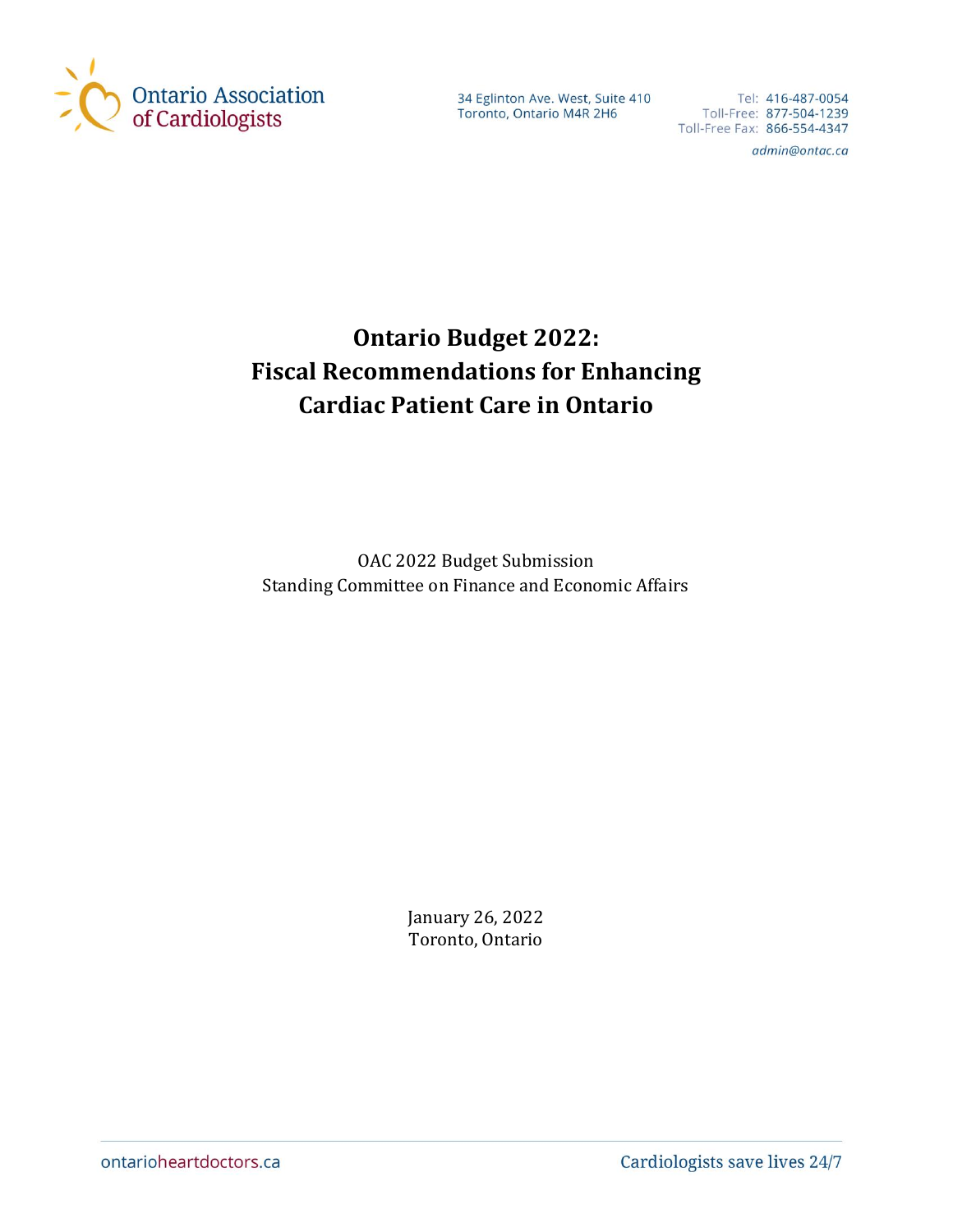#### **Executive Summary**

The pandemic has forced Ontario's health care system to adjust and find a balance in caring for COVID-19 patients as well as patients with other health issues. While this has required the provincial government to make some difficult decisions, such as ramping down nonemergent or non-urgent surgeries and procedures to preserve system capacity, the pandemic has also presented new opportunities to enhance the delivery of medical care. A good example is the expanded use of virtual care and the experience this has given providers regarding the advantages of this method of delivery. As a result of this experience, it has become evident that these advantages apply beyond COVID, and one of our recommendations is that this be made available with appropriate guidelines on a permanent basis.

The pandemic has also highlighted the ongoing need for direct specialist involvement in the care of cardiac patients with Congestive Heart Failure (CHF). CHF is the most common diagnosis leading to hospital admission and readmission, and numerous studies have confirmed that outpatient care by specialists will reduce this burden. We therefore recommend that the appropriate fee structure be put in place to allow for this on the scale needed.

On a broader level, the pandemic has also uncovered the vulnerability of the outpatient cardiac care infrastructure from which this care is delivered. We believe this vulnerability must be addressed.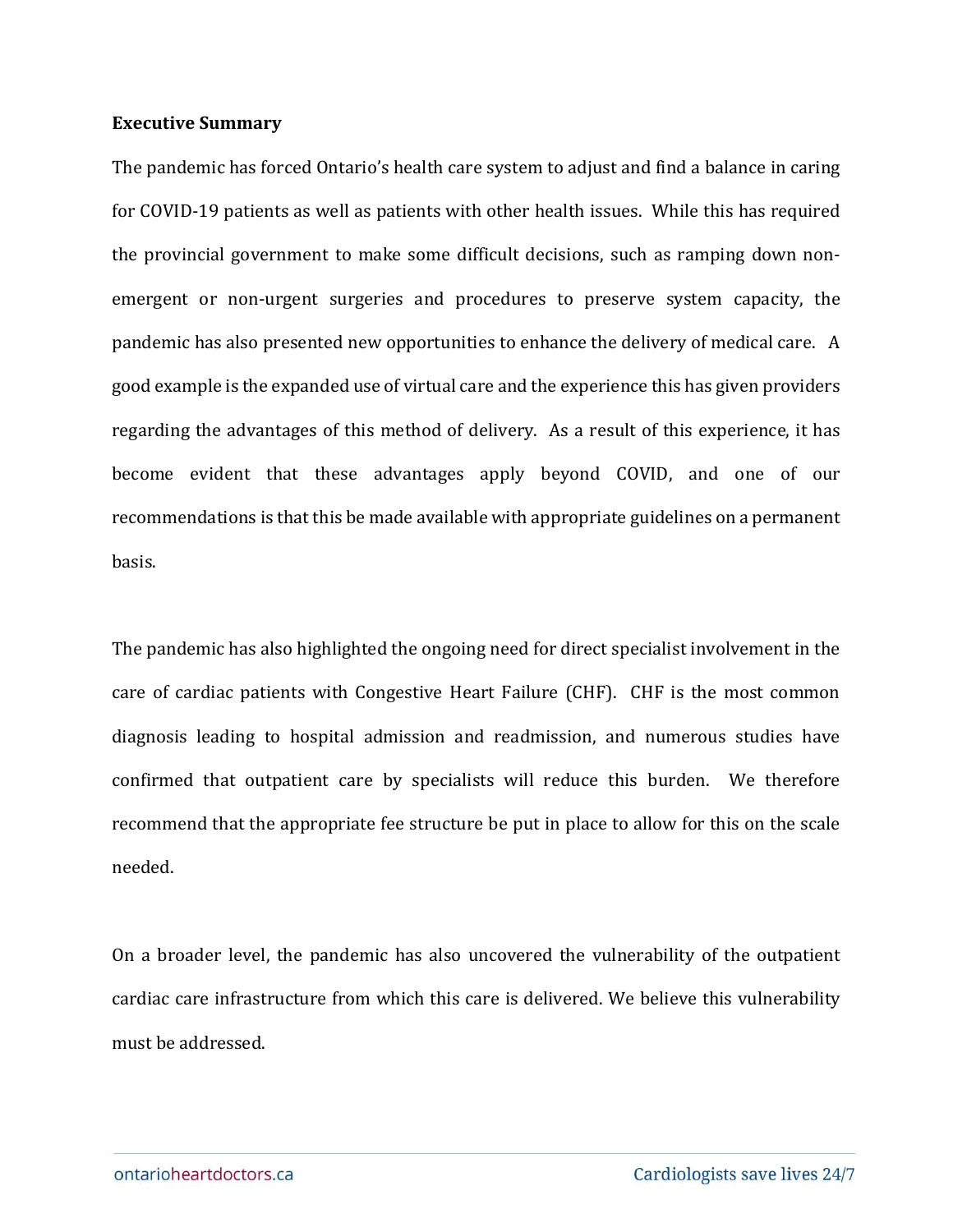As the Ontario government continues to navigate the province through the pandemic, the Ontario Association of Cardiologists (OAC) offers the following recommendations for the 2022 Budget:

- **1. Expand Virtual Care as an Integral Part of Total Health Care Delivery.**
- **2. Improve Support for Specialist-Led Congestive Heart Failure Patient Care.**
- **3. Increase Funding for Ontario's Community-Based, Outpatient Cardiac Care Infrastructure.**

Implementing these recommendations will improve the delivery of cardiac care services to thousands of Ontarians each day and increase provincial health spending efficiency benefiting patients and taxpayers.

#### **Introduction**

The OAC appeared before the Standing Committee on Finance and Economic Affairs on Tuesday, January 18, 2022 to present recommendations for the 2022 Ontario Budget. This document reflects those recommendations and provides additional information for the committee's background and consideration.

#### **About the OAC**

The OAC is a voluntary professional organization that represents academic and community cardiologists in Ontario. It is closely aligned with, but separate from, the Ontario Medical Association Section on Cardiology. The OAC was formed to ensure that cardiology specialists have a voice regarding issues that affect the care of cardiac patients in Ontario. For more information, visit us at: [www.ontarioheartdoctors.ca.](http://www.ontarioheartdoctors.ca/)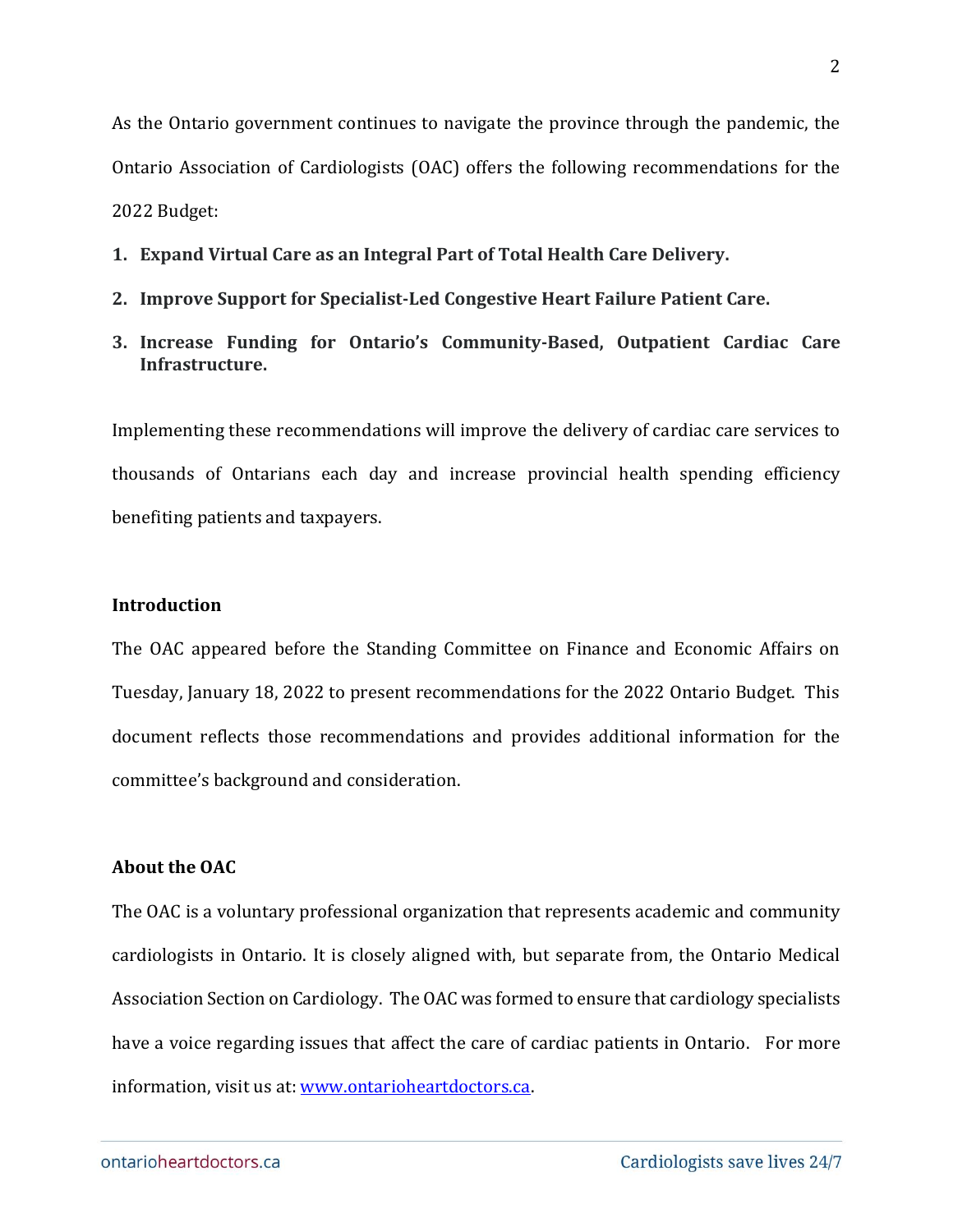## **Overview**

We offer the following recommendations for the 2022 Budget focused on Ministry of Health spending on physician services under the Ontario Health Insurance Plan (OHIP) as well as other programs to protect people and improve health outcomes.

- **1. Funding be included to support the provision of virtual care services to Ontario's patients beyond the pandemic;**
- **2. The OHIP fee schedule be changed to provide Ontario's congestive heart failure patients with better access to specialist-based care and testing; and,**
- **3. Overhead funding be provided to support the fragile and increasingly vulnerable infrastructure for cardiac outpatient care in Ontario.**

## **2022 Ontario Budget Recommendations**

# **1. Expand Virtual Care as an Integral Part of Total Health Care Delivery**

The pandemic has presented many challenges to Ontario's health care system but has also allowed us to appreciate the value of virtual care as a component of total care delivery that is applicable beyond the pandemic. In March 2020, the Ontario government introduced virtual care fee codes in the OHIP Schedule of Benefits on a temporary basis. This change allowed for payment of physician consultations and assessments when provided to patients and/or patient representatives by telephone or video conferencing. These codes have been essential to maintaining patient access to medical care during the pandemic while limiting the spread of COVID. It is also now evident that, when used appropriately, it can be a valuable component of a total care delivery package.

The key advantages to virtual care include:

1. Convenience to patients, who are able to stay at home (or work) and still receive care.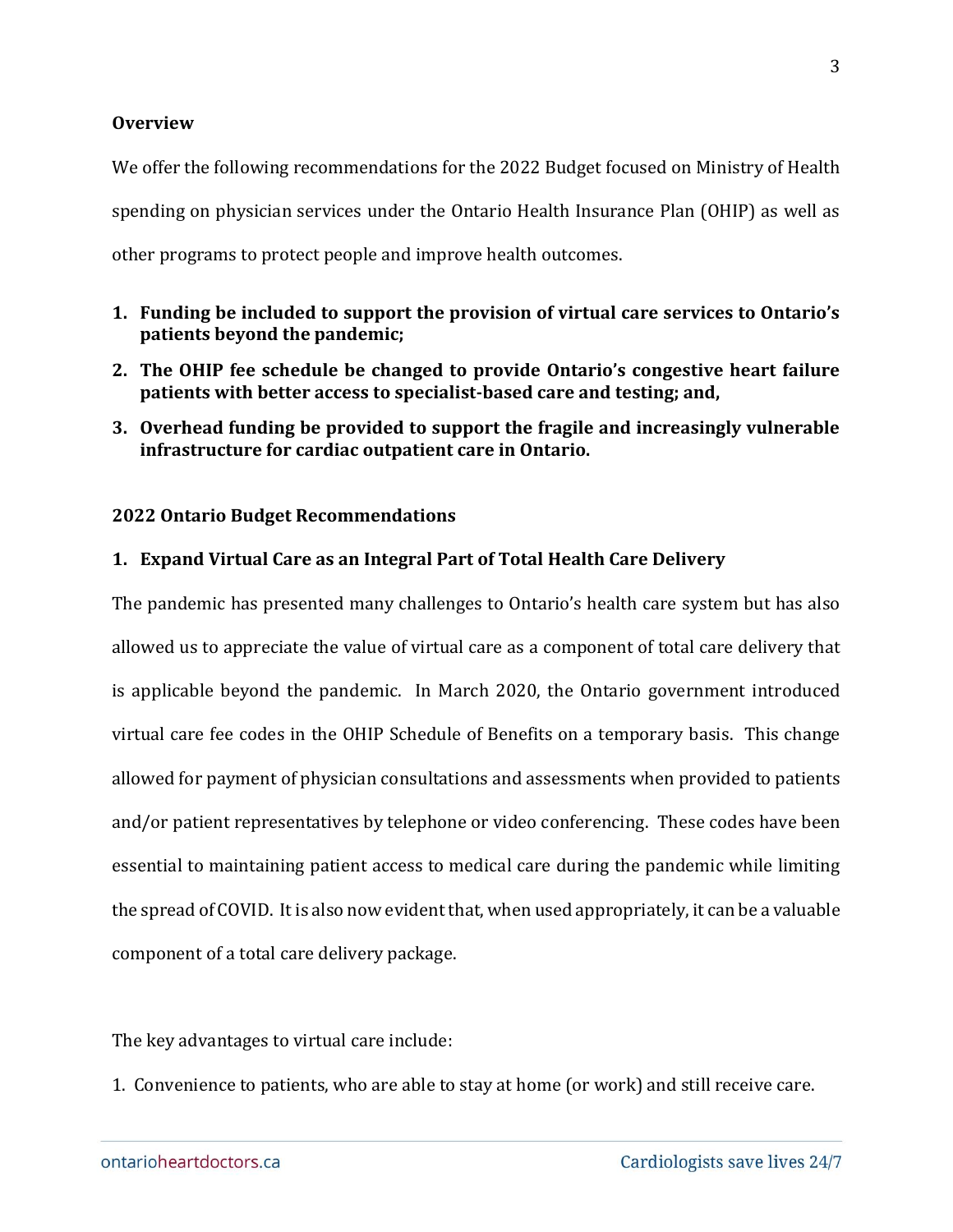2. Flexibility of scheduling, including extension of hours to evenings and week-ends.

- 3. Reduced cost to patients for travel and parking.
- 4. Environmental benefits related to reduced travel.
- 5. Improved access and safety for the frail and elderly.
- 6. A greater opportunity for participation in the patient visit by family members.
- 7. Reduced likelihood of transmission of infectious diseases to patients from the medical facility itself including of COVID and seasonal flu.

The virtual care fee codes allow Ontario's cardiologists to see patients remotely, while at the same time provide in-office care under strict public health protocols when diagnostic testing or an in-person physical exam is needed. Those who need to be seen or want to be seen, are seen in-person; and those who prefer virtual care, where medically safe, are accommodated.

In general, virtual care is intended as a tool for use by a physician who will at other times see the patient in person according to their needs. It is not intended for use by physicians who would not otherwise see the patient in person, and who cannot provide the patient with appropriate in-patient services, testing and follow up as needed in a location that is geographically accessible to the patient.

The OAC strongly supports virtual care and believes it should be expanded and made an integral part of total health care delivery. To do so effectively, three things are required.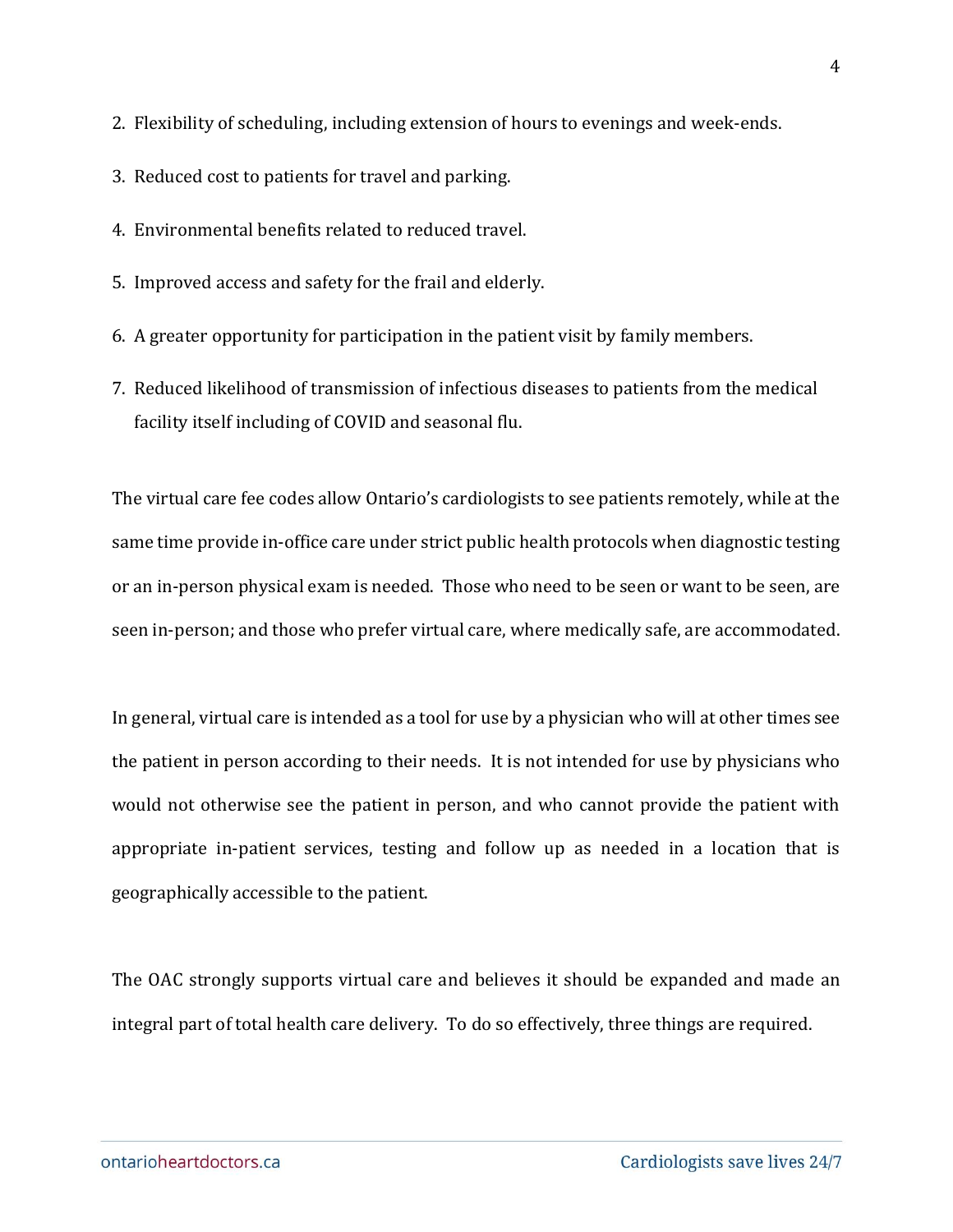First, the temporary virtual care fee codes in the OHIP Schedule of Benefits, which are set to expire on September 30, 2022, must be made permanent.

Second, the constituent element definitions of consultations and assessments contained in the OHIP Schedule of Benefits including the medical circumstances requiring an in-person physical exam, must be updated (the current definitions are more than 40 years old) to fully leverage virtual care services today and beyond the pandemic.

Third, professional guidance for employing virtual care services must be developed for each medical specialty, to ensure all physicians understand when and how virtual care services can best be employed in delivering overall patient care.The OAC has undertaken the development of such professional guidance for Ontario's cardiologists and looks forward to sharing it with the government and other provincial regulatory authorities this spring.

#### **2. Improve support for specialist-led congestive heart failure patient care.**

#### Recognizing the Importance of Specialist Care

Congestive heart failure (CHF) is a condition in which the heart is unable to pump adequately to meet the needs of the body. CHF patients represent a complex disease process and require highly specialized care. Hospital stays can be long and frequent for these patients. Heart failure is the common end point of heart muscle damage from any cause. While there is no cure, there are effective treatments which require the involvement of a CHF specialist to know where and when these apply.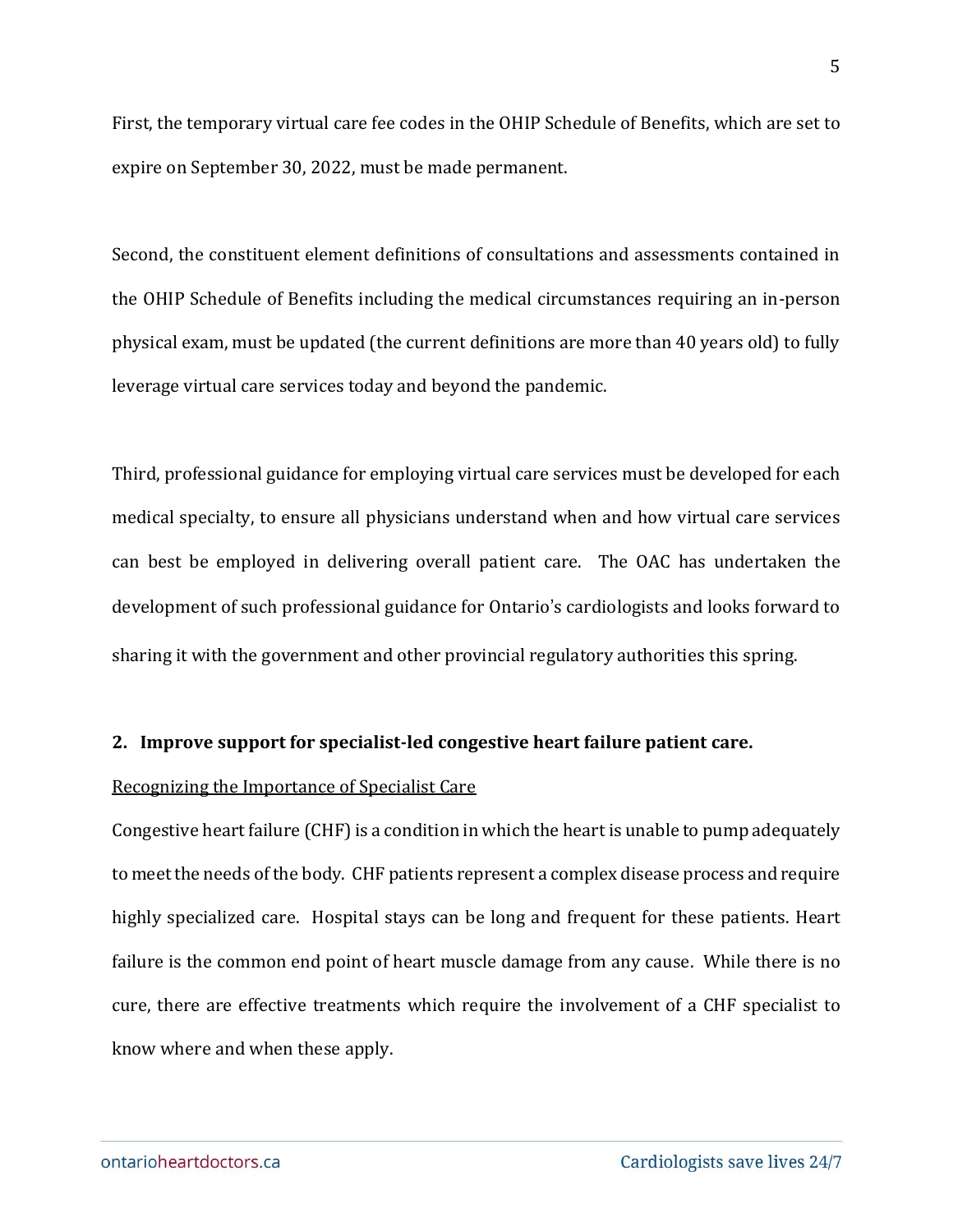CHF is the most common primary reason for adult admission to hospitals and a major cause of morbidity and mortality. Its impact on our health care system is tremendous. According to a 2016 report produced by the Heart and Stroke Foundation of Canada, 600,000 Canadians were living with CHF with 50,000 new cases diagnosed each year. Overall costs for care exceeded \$2.8 billion per year.

The management of CHF has become increasingly effective, but is complex and requires the skill and expertise of a cardiac specialist. From 2005 to 2015, OHIP recognized the time and skill required to manage these complex patients in the community. Cardiologists and Internal Medicine Specialists were provided with a chronic disease supplement for treating CHF patients. The cost of this in 2013-14 was less than \$3 million. Notwithstanding this modest amount, in 2015 this payment for CHF patient care was eliminated unilaterally by the Liberal government.

This supplementary payment for the management of CHF payments provided reasonable remuneration for the ambulatory care of these complex patients. These patients often require multiple follow-up visits to maintain clinical stability and prevent hospitalization. The current fee schedule is not adequate to reasonably reimburse specialist physicians for the ongoing care of this complex population.

It has always been preferable to manage as many CHF patients as possible in the community, and COVID has highlighted this fact. Reducing unnecessary hospitalization must be made a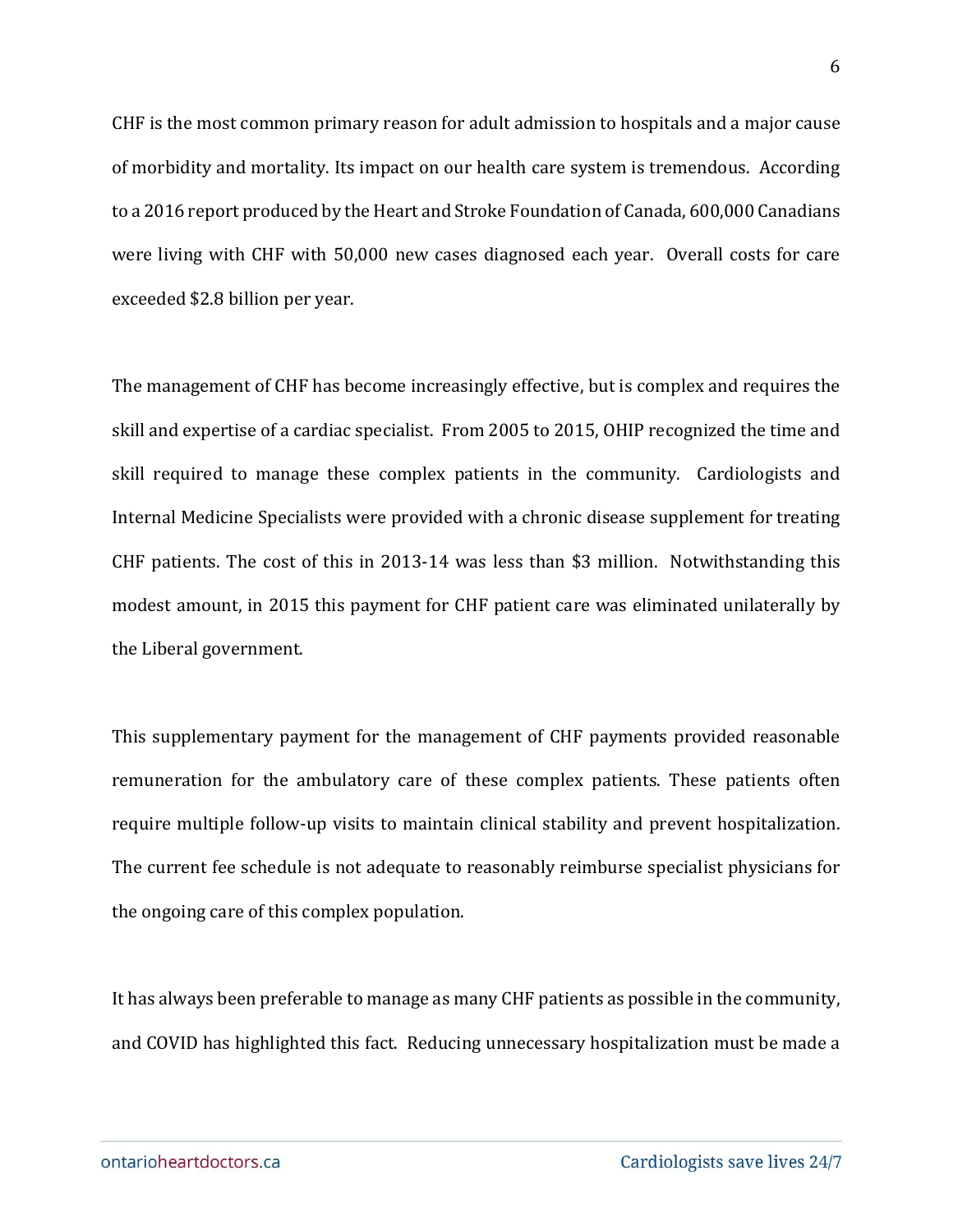priority, and this can be facilitated by re-establishing this payment in the OHIP Schedule of Benefits so that specialists can once again provide this community-based care.

The OAC urges the Ontario government to restore the chronic disease assessment supplement for cardiac specialist treatment and care of CHF patients in the community.

#### Fund Specialist-Led CHF Patient Care Programs in the Community

A number of research projects, many of them carried out in Ontario, have documented that early intervention and follow-up by a cardiologist improves CHF patient outcomes, reducing the need for repeat hospitalization while improving quality of life. Unfortunately, to date, proper funding to allow organization of such specialty follow-up has not come forward.

The Ministry of Health has launched efforts to address this problem, but the focus has been on primary care/family physician management of CHF patients. While the latter is important, it is now evident that all patients with the diagnosis of CHF in the province of Ontario should be evaluated and in some cases followed by a heart failure program led by cardiologists with expertise in CHF care. Such a program would be inclusive of primary care providers, and provide an integrated resource to provide the best possible care of these patients.

Very successful examples of chronic disease management systems are currently in place for the management of diabetes and chronic renal disease and the government should provide such chronic disease management for patients with CHF.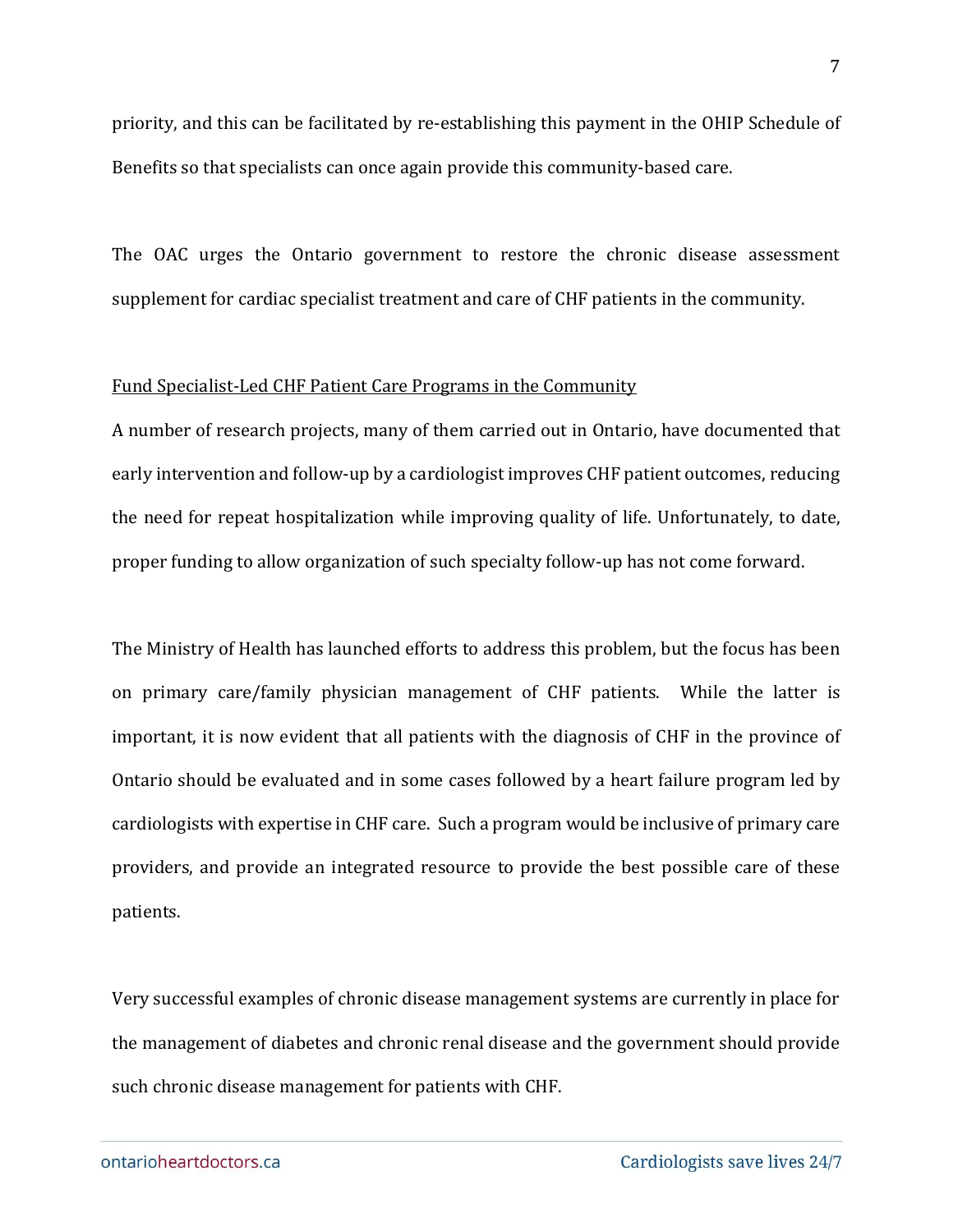The research has been done with overwhelmingly positive results, and we urge the Ontario government to follow through by supporting the deployment of CHF programs led by cardiac specialists.

## **3. Support Ontario's outpatient cardiac care infrastructure.**

Over the last 25 years, a large majority of ambulatory cardiac care has been transferred from hospital-based ambulatory care to outpatient clinics in the community. These clinics are independently run by cardiologists and, unlike hospitals, receive no infrastructure funding from the Ministry of Health.

These programs pay their overhead costs using a combination of technical fees paid for diagnostic testing and a percentage of the professional fees of those cardiologists who work there.

These clinics provide prompt access and excellent care, but they have become increasingly difficult to maintain because technical and professional fees in the OHIP Schedule of Benefits have not kept pace with costs. For example, in the past 25 years there has only been a 3.54% increase in technical fees paid in association with outpatient diagnostic testing.

It is important that the Ontario government understand the essential role of this infrastructure to providing cardiovascular care in the province, and through the Ministry of Health provide volume-based funding to support these essential clinical activities.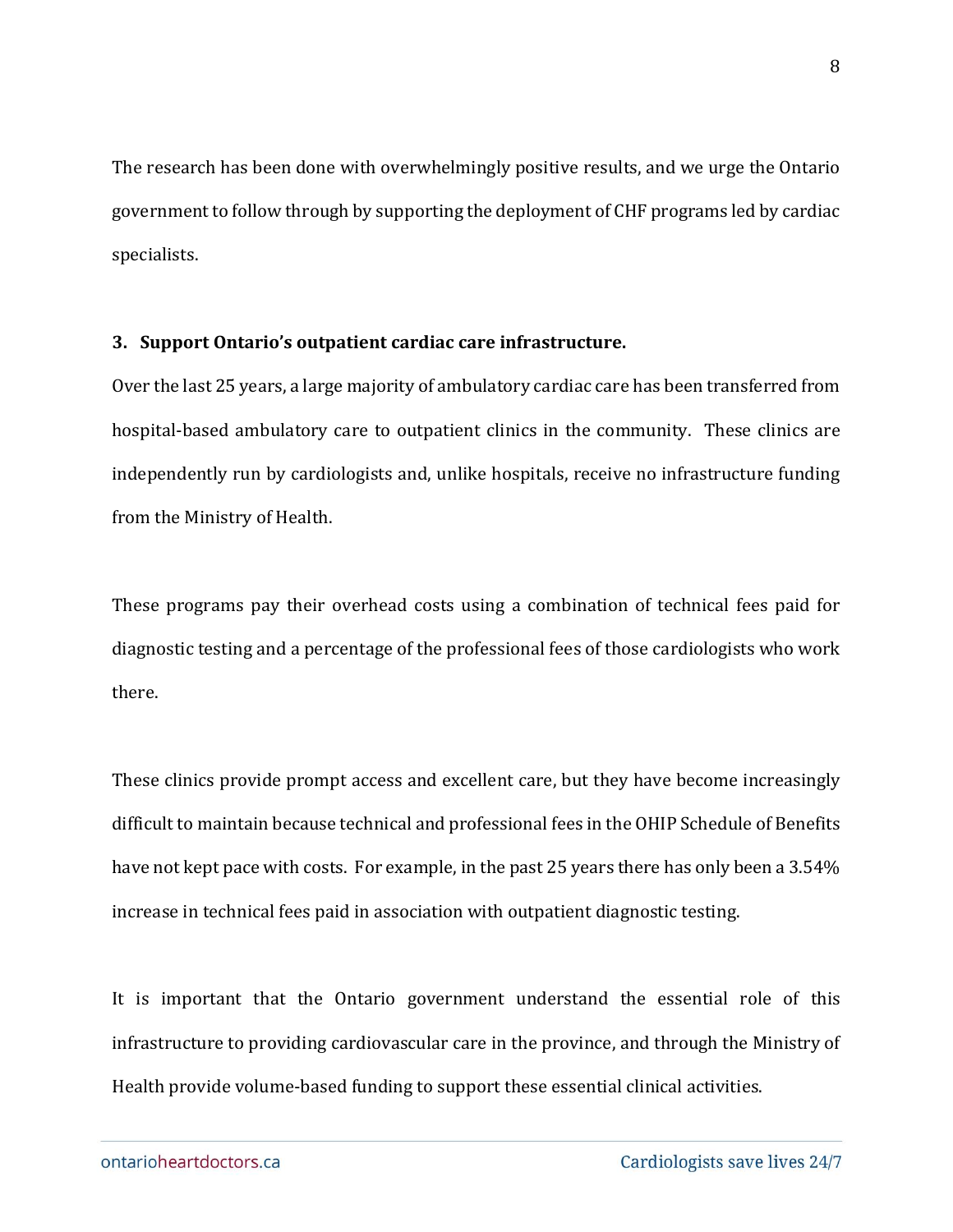It needs to be clearly understood that hospital-based outpatient cardiac care services manages only a small percentage of ambulatory cardiac care in Ontario. Going forward the Ministry of Health needs to recognize the critical importance of outpatient clinic programs and provide appropriate financial support to ensure their continued growth and stability.

## **Summary**

The 2022 Ontario Budget represents an important opportunity for the Ontario government to invest in health care services and programs that improve cardiac patient outcomes during the pandemic and beyond. These investments include:

# **1. Virtual care**

- Make the virtual care fee codes in the OHIP Schedule of Benefits permanent;
- Work with the OAC and others to redefine the required elements of consultations and assessments in the OHIP Schedule of Benefits; and,
- Work with the OAC and others to develop and communicate guidance regarding the provision of virtual care services.

# **2. Specialist-led congestive heart failure patient care**

- Restore the chronic disease assessment supplement for CHF patient care provided by cardiac specialists; and,
- Support the development of cardiac specialist-led community CHF patient programs.

# **3. Ontario's cardiac outpatient care infrastructure**

• Recognize that the vast majority of cardiac care is provided by cardiac specialists in the community funded through fees contained in the OHIP Schedule of Benefits and provide additional government funding support, through volume-based funding, to maintain this outpatient care infrastructure across the province.